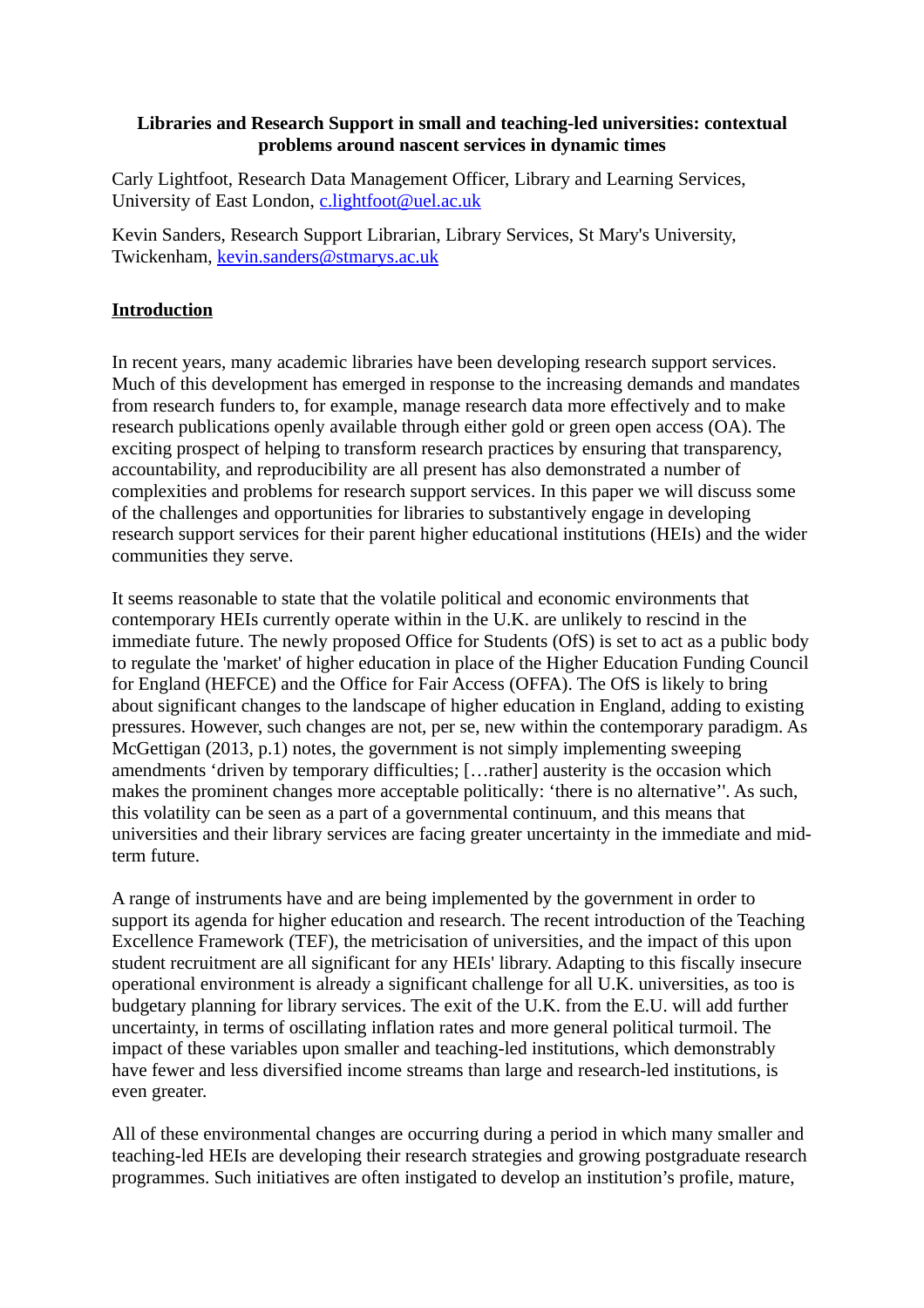and grow. This development is often intended to provide greater stability within the dynamic environment, and offer broader scope for HEIs as per the more established and larger research-led institutions. Within this context, we can broadly understand research as 'the pursuit […] of knowledge and truth within an ethical and democratic institution' (Budd, 2009, p.5) for HEIs. Libraries have been key stakeholders in driving compliance with aspects of this work, such as assisting with funder OA policies, devising and leading with research data management (RDM) practice, and explicating good practice around some of the technical architecture of the contemporary research and scholarly communications processes. The wider context needs to be examined in order to assess how libraries can support the development of research, and whether this support is sustainable.

### *The development of library services for research support*

Libraries have offered skills and knowledge to assist their institutions with the significant challenges posed by wicked problems- problems that are 'highly resistant to resolution' (Australian Public Service Commission, 2007). These 'wicked problems [exist] because of the greater interconnectedness of organisations and processes in a globalising world, p.1' (Awre, et al., 2016). As libraries traditionally span the breadth and depth of an HEI's core activities, intersecting with teaching, learning, and research activities as a core service, this extensive point of contact with stakeholders offers them a unique set of positions and access points to problems and solutions. These aspects also reinforce a library's self-awareness regarding their multiple functions and purposes, and assist a focus on serving the needs of their communities of users. This is particularly significant in the contemporary environment due to the increased institutional orientation around the National Student Survey (NSS), TEF, league tables, and other metrical analytical methods of 'measuring' a library service's contribution towards institutional success.

As such, the current environment in U.K. higher education clearly offers its own challenges and opportunities for the development of research support services. The primacy of the Research Excellence Framework (REF) exercise in the minds of research support staff and senior academic managers means the focus on funder OA mandates can slow the progress of, for example the RDM agenda, which is much more distributed and nuanced then OA, requiring locally coherent agendas that consider the various 'Influencing Factors' (Pinfield, et. al. 2014, p.18). However, some of the processes and tools deployed by libraries to fulfil OA requirements (advocacy, multi-stakeholder collaboration, repositories, etc.) could prove to be transferable to RDM workflows. It is important to be clear that OA does not equal open data or data sharing: there is a danger that these can be conflated as often the same library team, or even individual, is responsible for OA and RDM at an institution (Pinfield, et al., 2014). Conflating access to publications and research data is likely to add further resistance from researchers that need to protect their data for completely valid reasons, such as protecting the privacy of human participants.

With a scarcity of budget for developing, curating, and maintaining library resources for research support, and the experiential deficit regarding some of the specifics of libraries collaboratively supporting research activity, the challenges for small and teaching-led HEIs for developing research support services is significant. In this paper, we will discuss some of the challenges and opportunities for libraries to substantively engage in developing research support services for their parent HEIs.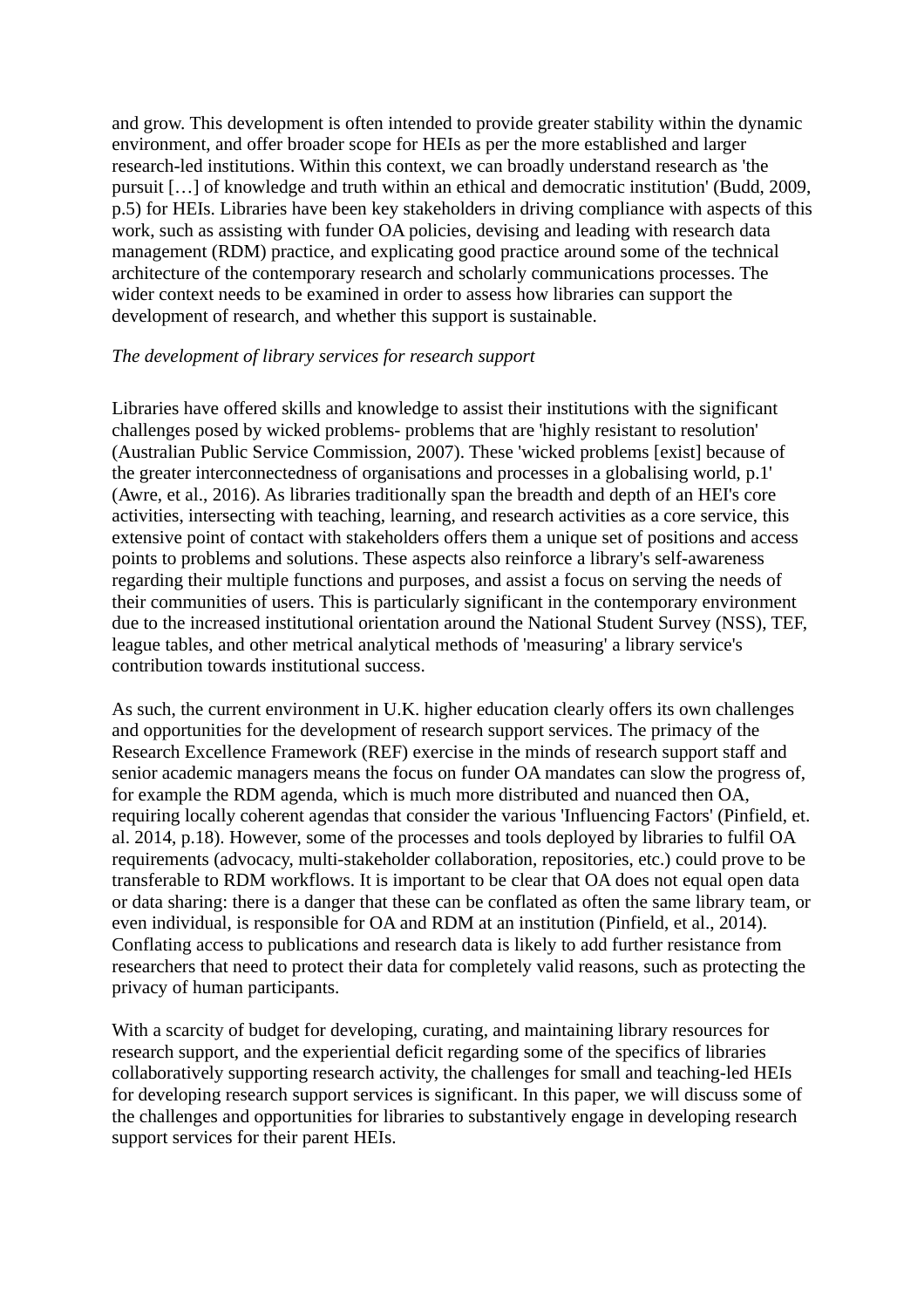# **Challenges**

### *Research culture*

Research activity has always been a core function of the academe. However, the distinct histories of U.K. higher education have produced an unequal distribution of research activity across the sector. The historic universities of Oxford, Cambridge, and the red brick universities of the 19th and early 20th Centuries dominate the research activity, with the 24 Russell Group institutions being mobilised by the receipt of 77% of the total RCUK funding in 2015/2016 (Russell Group, 2016).

This distribution of research funding has created a patchwork of research activity across institutions. At the smaller and teaching-led institutions, there are often pockets of research specialities and excellence, but this work often takes places on the margins of the academics' workload. As such labour is commonly not a historic part of the core mission of such institutions, often not sufficiently accounted for in the workload planning exercises of a university, calcifying the marginal status of research activity outside of the Russell Group. This is not foregoing the wider political climate which has fostered 'complex labor processes, human hierarchies, discipline, sometimes bizarre management regimes of control and motivation, conflict, weariness, and often suffering' (Willis, 1999, p.142) upon some academic staff.

By its very nature, research is a discrete and complex task, requiring time, planning, experience, and access to various resources and apparatus as required. Kuhn (1970) notes that this type of scholarly activity can by led 'by a new paradigm [where scholars] adopt new instruments and look in new places […and] see new and different things when looking with familiar instruments in places they have looked before' (p.111). This framing of research implicates recursive cycles of activity, which overlap discursively and eventually contribute to knowledge within a discourse (Foucault, 1972). This is significant because the emphasis is moved away from individual researchers to the wider social and cultural context from which the research itself emerges.

Fostering positive and active research cultures is a difficult challenge for smaller institutions, where the complexity of the contemporary research active environment has been obfuscated through its marginalisation. Libraries often introduce support around policy areas in terms of research outputs to move towards compliance with, for example, HEFCE, RCUK, and Wellcome Trust policies, and also with the emerging research data policies that are becoming common place. Unfortunately, the library is often not represented during the decision-making processes that govern research activity within HEIs, and thus gaining tacit political power within the HEI is particularly challenging for library workers and libraries that support research.

### *Experience, skills, and responsibility*

The deficit of experience and resources to help manage the administration of such nascent aspects of research activity and scholarly communications within the context of a deeply hierarchical structure can make this a difficult responsibility for libraries to manage, as 'the rigid structures are pervasive [and] these structures in turn set a precedent for how our library services engage with our readers, patrons, or users. They enforce behaviours and condition us'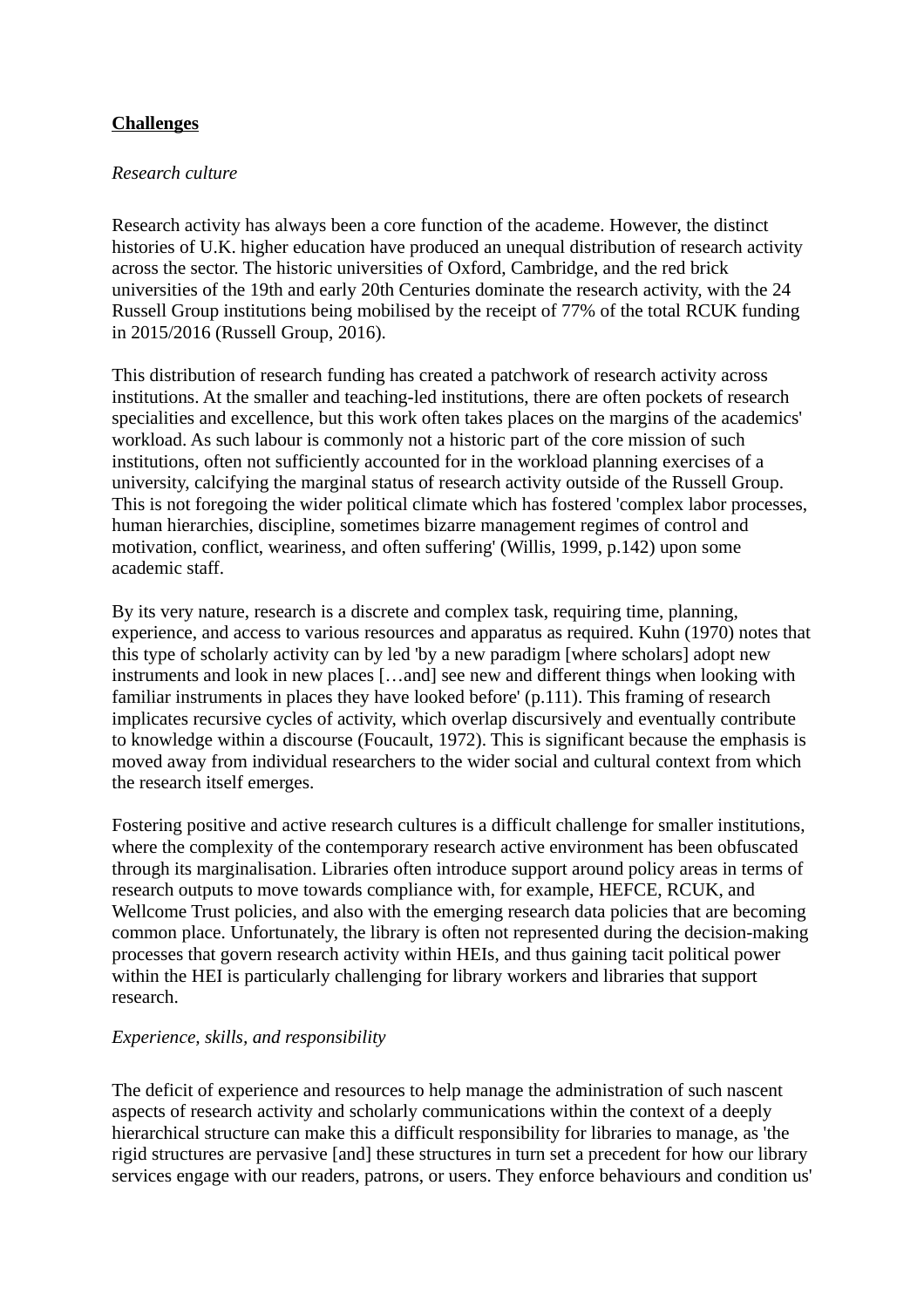(Sanders, 2016). As professional services rather than faculty, a library workers' access to the decision makers within a university, a faculty, or department may be inadequate to get academics to buy into the open scholarship agenda and the related better practices. Indeed, the proliferation of professional managers and administrators across the HEI may even make the process of explaining the research processes, its costs for the library, and the digital dissemination of an output under an appropriate licence more difficult to colleagues that do not have a background in academic research.

Libraries and research offices have taken the lead in RDM policy development, involving various groups of stakeholders in the implementation and governance of services (Cox et. al. 2017). The logic behind this can and should be scrutinised, and questions around the ontological premise that the academic library is the most appropriate home for research data services (RDS) need to be fully considered. The co-ordination of disparate institutional functions-- such as the library, research office, and IT—towards designing and implementing a comprehensive RDM service that coherently meets the needs of the academe has to take into account a multitude of working cultures and practices. Some agility in terms of strategy and decision-making could be advantageous: a small HEI might indeed consider themselves well-placed to achieve this, as long as commitment from senior figures in the institution is acquired alongside an understanding of research across the lifecycle. As Knight (2015, p.425) identifies with regard to the London School of Hygiene and Tropical Medicine, '[t]he institutional environment has a significant influence upon the approach taken to provide Research Data Management Services within the institution'.

It is also worth considering that, in a relatively nascent area of development for academic libraries, there can exist a misalignment of library managers' views of RDS practices in their service and the perceptions of library workers themselves as 'more library directors believe they offer opportunities for staff to develop RDS-related skills than the percentage of librarians who perceive such opportunities to be available' (Tenopir et al., 2014, p.84). This misalignment can be further exacerbated as 'most LIS professionals do not necessarily have a personal knowledge of research; another difficulty is simply the lack of knowledge of the extent of the issues, since they relate to the work of every researcher in an institution, but disciplinary and sub-disciplinary differences make generalisations about data practices very hard' (Cox, et al., 2014, p.43). This lack of familiarity with research practices across disciplinary divides is a highly significant challenge for those supporting research.

# *Research support and subject librarianship*

Burke (1974) conceived research as a conversation in a parlour between various researchers throughout time. However, there is an unfortunate risk of libraries offering a certain level of dissonance to this conception of research; academic liaison and/or subject librarians regularly discuss issues around resources for taught courses and delivering information literacy sessions. As such, handling queries around resources for research activity and training sessions for PhD students can be an area of contention, with different library workers being misidentified as the appropriate point of contact. Ensuring the skills and experience of *all*  library workers is clearly the most efficient way to support research. However, the ability to easily identify and access the relevant library workers is clearly of benefit to ensure that the services delivered are consistent.

It is important for library workers involved in supporting research to help researchers to be aware of and to advocate for participation in alternative publication methods, using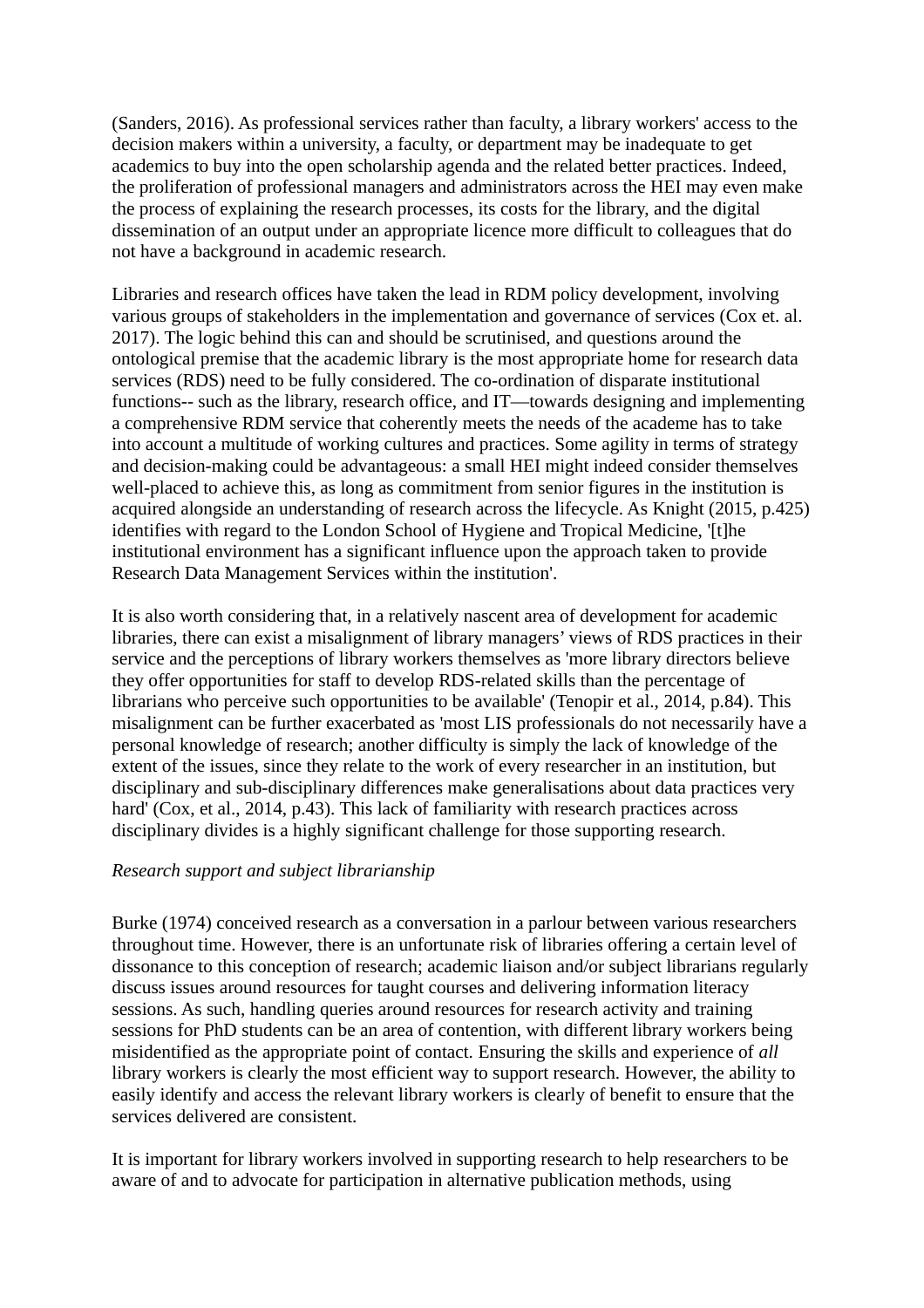repositories, and selecting appropriate licensing options (Lawson et al., 2015). The potential extension here of critical information literacy into research support highlights that the different aspects of library service provision are not in competition with one another, but can open a space for collaboration and synthesis. This approach helps to unite the disparate services of supporting teaching and learning and supporting research. Developing criticality in research and scholarly communications practices aims to 'avoid assumptions of a reductive liberal individualism at its root and take into account the unavoidable constitutive aspects of relations with others, discourses, and social context' (Nicholas, 2012, p.243). However, within the institutional context, professional services often function as passive institutional conduits: for professional services to take on active roles in the domain of research and scholarly communication challenges certain social constructions and hierarchies, and as such requires sensitive planning.

### *Resources*

Similarly to institutional labour being organised around the primary business of teaching, the budget for library resources has commonly been devised around the need to provide resources to support taught courses, increasingly through reading list software solutions such as Talis or Leganto. This is a perfectly sensible rationale in that it helps to create a link between the lecturer and the library collection that supports their course, yet it can create unforeseen consequences where the research activity undertaken at the HEI uses the literature purchased or subscribed to from budgets designed around the teaching & learning functions of the institution; in practice, the provision of information resources for research activity is parasitic.

In the past, where research wasn't necessarily fiscally accounted for as a distinct activity by the library, there was a reasonably symbiotic relationship between teaching and learning and research functions. As HEIs want to develop their research portfolios, developing a strategy to increase budgets to account for an expansion of research collections can prove difficult, as this cost has no historical record within the budget. In the realm of journal bundles and Big Deals, this is particularly challenging as disambiguating what is a 'research' cost and what is a 'teaching and learning' cost is, at best, an unwieldy and possibly arbitrary estimation.

Failing to reflect any planned growth in research and postgraduate cohorts within the budget might prove politically naive, as libraries are inherently political (Jaeger & Sarin, 2016), and libraries would benefit from explicating the political economy of institutional activities and our role in supporting that in order to provide transparency, accountability, and to enable more salient planning in the future. With budgets under strain, appearing to 'do more with less' plays into a dangerous neoliberal narrative that normalises budget decreases and provides evidence that libraries can operate when underfunded. Given the volatility that tuition fees and student numbers have brought to the sector, the library's support of research activity through informational resources from scarce and dynamic sources is likely to not only prove difficult to sustain, but also difficult to map to research activity through anonymised usage statistics.

This is not an exhaustive list of the challenges that face research support for small and teaching-led HEIs, but it does indicate the level of complexity and nuance that such institutions and libraries face.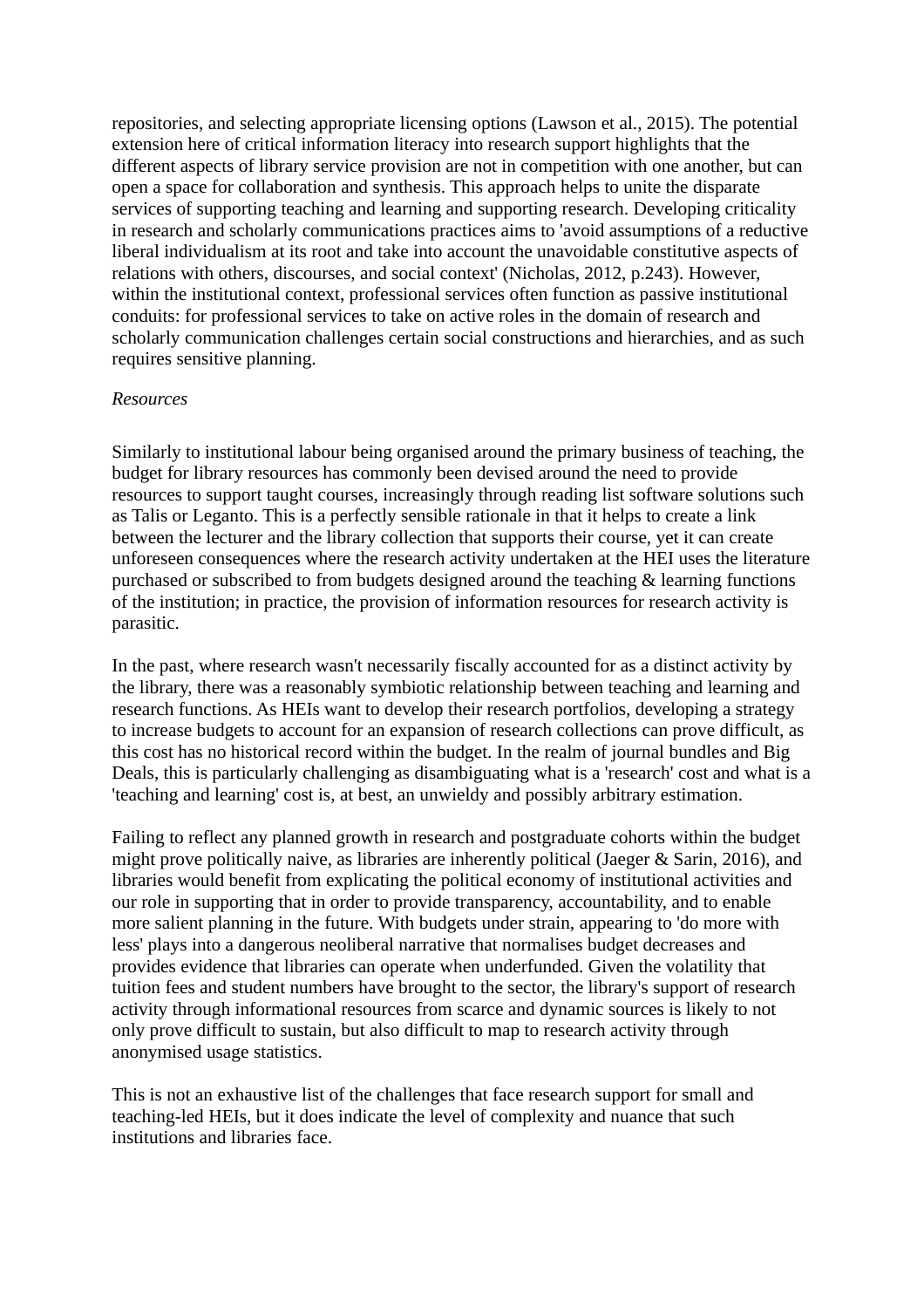# **Opportunities**

### *Sharing expertise across communities*

In lieu of local experience in supporting research, and detailed knowledge of the current funder mandates for RDM and OA, the importance of communicating with those of experience cannot be overstated. There are many highly active professional communities that intersect around technological developments to support scholarly communications, OA administration, publication, repositories, research data management, and preservation. In addition: mailing lists address a gamut of issues and challenges facing those engaged in research support; there are regular local, regional, and national meetings around specific aspects of research support such as RDM and repository development; regular blogs, and continuous social media descriptions, commentary, and analysis. The engaged and open sharing of collective experience very much functions to mobilise the community to enhance the administration and scholarly practices at local institutions.

Engaging in trans-institutional groups allows participants to absorb some of the experience that has arisen through coordinated, pan-departmental engagement in research support. It is essential to share the complex nexus- that is still growing- that research support offers. A library service cannot possibly drive cultural change towards full open scholarly practice, mandate compliance, technical implementation, training, advocacy, output and data repository maintenance, and so forth. And neither should we. Working in partnership with the other related departments, utilising their skills and expertise to forward the institutional and scholarly advancement that research support offers, opens this dynamic area to the stakeholders that can help to share responsibility and craft a sustainable, transparent, and accountable system for research and research management.

### *Embed processes in policy and procedure*

Developing and embedding policies in practice requires the research support function to identify the most appropriate points of access to institutional power. This is necessary to implement positive and productive strategic changes in support of research in collaboration with senior colleagues. Interacting with decision making power can help to enhance open practices by amending structural processes so that individuals are able to positively influence ethical decision making processes within organisations (Trevino, 1986). An example of influencing positive procedural change can come at research ethics sub-committees. Ensuring that Data Management Plans are within the standard processes, and by making explicit reference to the storage and preservation aspects of research data, the institution will engage in practices that reinforce better practices of transparency desired by research funders and by communities outside of the academe. Using some of the institution's apparatus and acquiring the buy-in of the senior members of the research community who administer this power will help to foster stronger reputations for individual researchers that follow the amended procedures, and for the institution that has implemented them to effect positive change.

Minimising coercion through mandates is essential. Whilst they have proven effective in increasing the volume of OA material that is available, mandates can obfuscate the very positive attributes that open scholarly practices offer for them, and there is a 'risk that it becomes perceived as a pointless bureaucratic exercise' (Tate, 2016, p.114). Finding ways to incentivise engagement with contemporary scholarly practices is important. If the researcher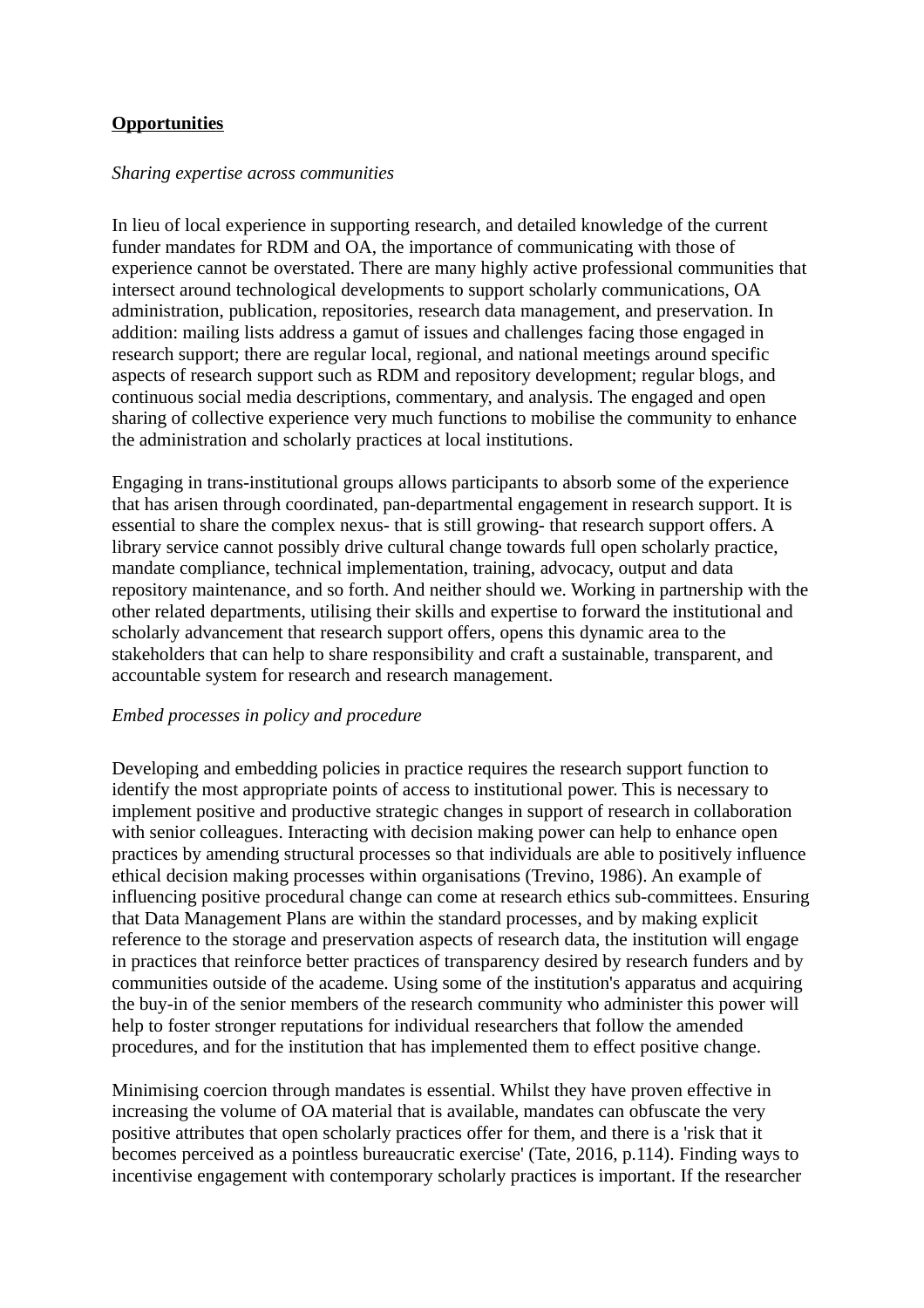is actively choosing to *do* their research in a different way, it moves away from a process of administrative compliance to engagement with the underlying issues. Developing good professional relationships with active researchers and research coordinators that often comprise research committees helps to ensure that academics engage in open scholarly practices of their own volition, rather than because doing so is mandated. If research support is to assist in moving academic culture beyond the reproduction of the existing conditions which are unsustainable for HEIs, this seems essential. This enhancement to research practices supported by library interventions helps academics, and the academe in general, to make contemporary practices part of a new commons and a public good that engages audiences beyond the academe, rather than merely administering research outputs as a funding requirement.

#### *Change as a continuum*

Deviating from the historical processes challenges the status quo, and as such can yield tensions. We must emphasise that the status quo is not neutral. In much the same way that the development of journals affected researcher behaviour and processes, that 'two-way interaction is set to *continue* as new technology and the shifting priorities of research funders allow new iterations of a centuries old tradition' (Prosser, 2013, p.49, our italics). This helps to emphasise that although change may be slow, it is a process that researchers have always been a part of.

The common conflation of related but discrete areas, such as OA and open data, could also contribute to faculty questioning whether academic freedom is being infringed. Although funder mandates have helped to drive the OA movement in universities, there is a complex internal and external regulatory environment to comply with, and institutional policy and practice could be perceived purely as tools of the REF, rather than enhancing a culture of good research. As Johnston (2017, p.14) points out, 'Not all OA policies are created equal in terms of their potential tensions with academic freedom. Academic freedom itself is complex in nature and includes aspects of negative liberty or freedom from external constraints and positive liberty or individual autonomy.' Devising OA and RDM policy requires an understanding of, and empathy for, academic freedom. In small or less research-intensive institutions, funder mandates may have a less direct impact, but may still influence policy either aspirationally or to replicate what is seen as good/accepted practice: the primary challenge is not so much achieving compliance, but rather the cultural change that would facilitate that.

Anecdotally, there seems to have been significantly smoother progress of open scholarly praxes with PhD candidates and Early Career Researchers (ECR), who may be less entwined within the systems and practices that legacy scholarly communications systems are based upon. As such, liaising closely with PhD candidates and ECRs can yield faster and more enthusiastic results as they are more enthusiastic to use pre-print repositories, to see data as a research output, and to comply with institutional policies regarding use of the repository. However, progress needs to be and can be made across all researchers, each of whom are likely to feel some pressure to support the status quo; using legacy models of scholarly publishing is often thought of the easiest way to develop one's academic career and reputation. However, the newer models of pre-prints and open data sharing are proving fruitful for some newer academics in various fields, and library research support services can demonstrate and share the successes that have come from working towards alternative forms of scholarly participation.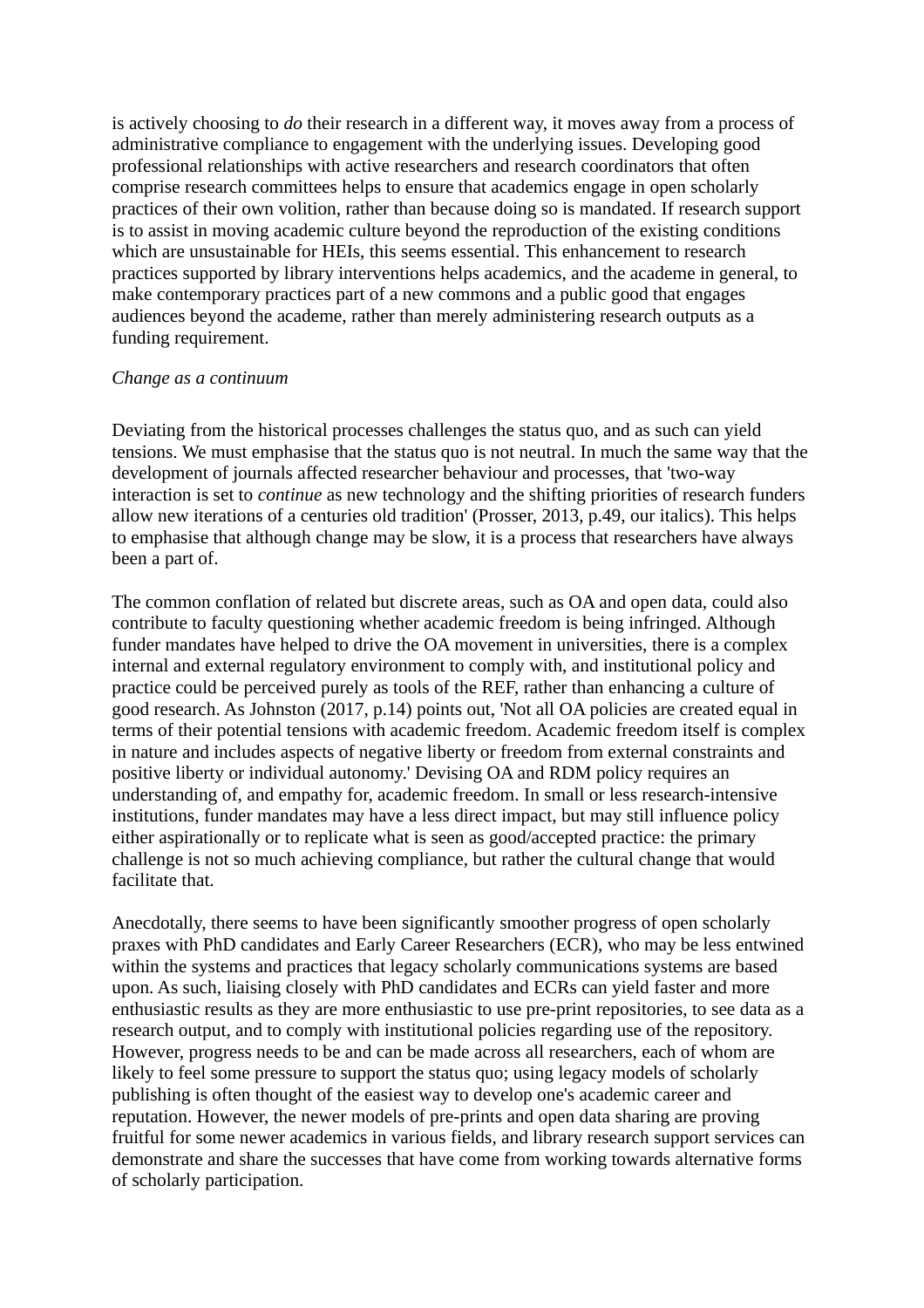### *Costing progress*

For library workers, it can often be important to remember that our emerging support of research is still embryonic (Cox et al., 2014). A significant part of the challenge is resourcing the ability to support the growth of research capacity, software, and systems that are all required to meet the emerging researchers' needs. Demonstrating that additional research activity will require additional funding for resources and systems is relatively simple, but appealing to senior management and administrators that work outside of research support and the library can be a significant challenge. The misconceptions around web-based access to scholarly information and resources can be a significant barrier, but the fact remains that increased funding is an essential facet of developing research.

Costing the resources that support identified areas for research growth, and asking for such costings to be considered during the planning of research centres and PhD programmes, are essential. This undertaking will help to build the case for increasing library funding to proactively support a growing research corpus. Some material difficulties can be overcome by sharing the weight of our challenges across all affected services. Developing effective partnerships and working practices with, for example, the Research Office, can help to resolve complex operational problems in the processing of data and managing research grant applications, and also to amplify the case for enhanced funding for research infrastructure, such as a current research information system (CRIS)**.** Ultimately, senior management need to understand that the cost of developing research activity requires ongoing support financially and politically.

# **Research support redux?**

Libraries' enthusiastic participation in supporting contemporary research praxes and scholarly communications has diversified the role of the library within the institutional context. The complexity of the contemporary environment, from the level of research funder policies to the direct efficacy of turbulent global economics, cannot be underestimated. Libraries have a significant role to play in the challenge of developing research support services in small and teaching-led institutions to help grow and develop that institution.

The complexity of research support, even in small institutions, means that a greater range of services are required at various stages of the research lifecycle. However, the necessary skills are not consistently available (Cox, et. al., 2017). The burden of effort for delivering such a diverse set of services often falls upon individuals or very small teams. The Digital Curation Centre (Whyte, 2015) found that two thirds of institutions had less than 1 FTE allocated to RDM, with a marked gap in staff provision between 'research income rich' and 'research income poor' institutions: the most financially secure third expect to have almost three times the volume of support of the poorest third.

The effectiveness of advocacy and advisory services is curtailed when one dedicated RDM staff member needs to tailor their approach to a range of discipline-specific milieu, which has consequences for researcher engagement. There is a reliance on external sources for increasing library practitioners' skills in RDM, for example through conferences, workshops, webinars and so forth (Cox, et. al., 2017). For small or specialist institutions, collaboration with peers on centralised or shared services might be a solution for delivery of technical infrastructure and systems. Efficiencies, knowledge-sharing, and economies of scale could be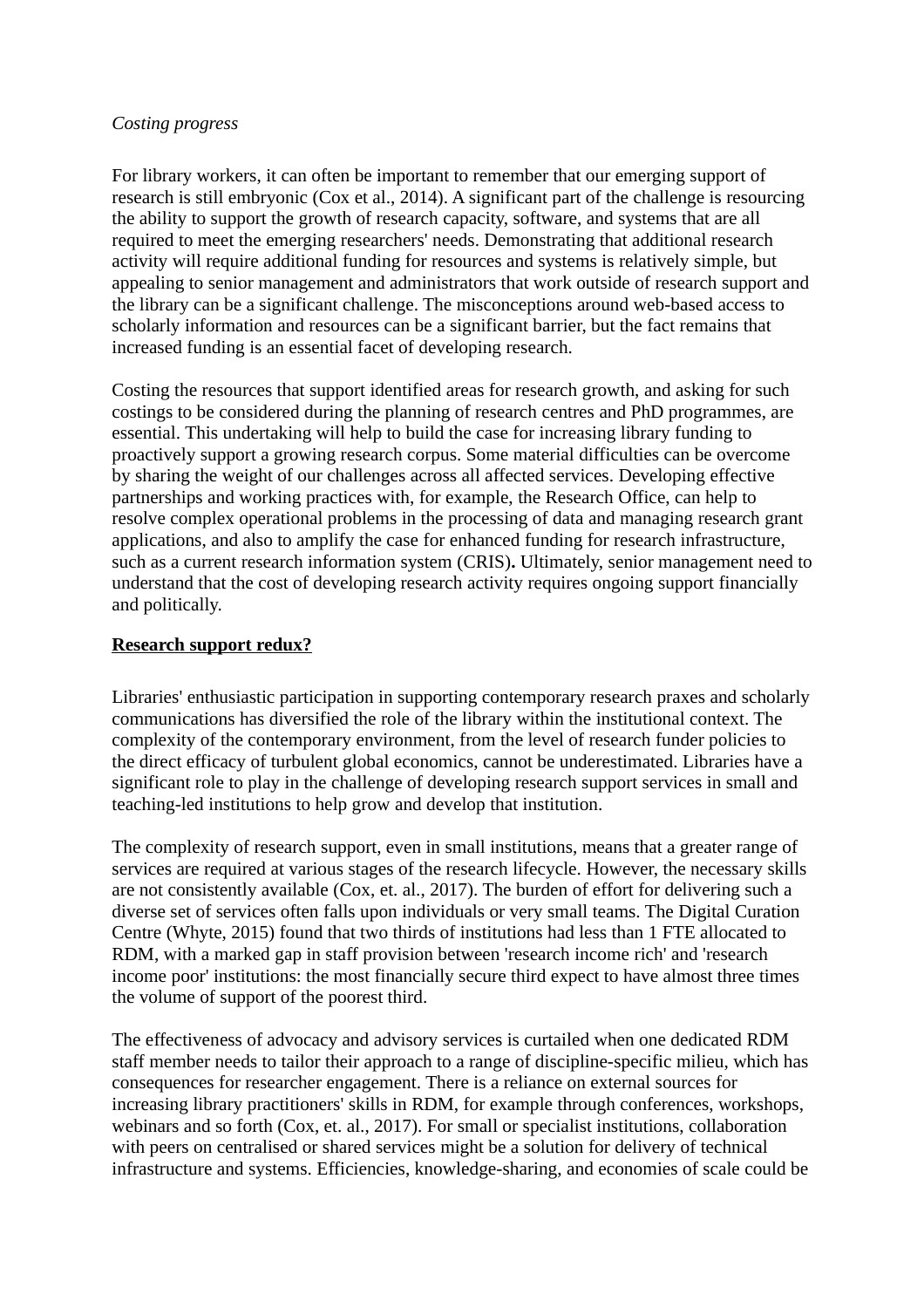leveraged more easily than individual innovation alone to reach service maturity, especially as small universities are under pressure to show that investment in infrastructure is allocated in the right places (Knight, 2015).

## **Conclusion**

There are significant barriers to libraries at smaller and teaching-led HEIs effectively supporting research. The wider political and economic pressures that affect HEIs should be given greater prominence within the context of libraries, and in particular to their impact on research support.

The insular operational cultures and practices that have evolved across the academe, including its libraries, require positive development and enhancement in line with the publicly accountable and democratic principles which they exalt. The dynamic and challenging political environment has produced a context where collaboration between various support members and teams is not only expedient, but essential to bringing together the necessary skill sets from across the library community.

The material challenges around culture, budget, skills, and labour can only be resolved through open, direct and honest participation in a dialogue that aims to foster meaningful solutions to the issues affecting research and research support. This will provide a greater opportunity for libraries to positively contribute towards the growing research agenda for small and teaching-led HEIs. Furthermore, it can aim to create greater stability for the parent institution as we move towards the further challenges that lie ahead for research and higher education in the U.K.

# References

Australian Public Service Commission. (2007). Tackling Wicked Problems: A Public Policy Perspective [online] [29/05/2017].Available from: [http://www.apsc.gov.au/publications-and](http://www.apsc.gov.au/publications-and-media/archive/publications-archive/tackling-wicked-problems)[media/archive/publications-archive/tackling-wicked-problems](http://www.apsc.gov.au/publications-and-media/archive/publications-archive/tackling-wicked-problems) [Accessed: 31/05/2017]

Awre, C. et al. (2015). Research Data Management as a "wicked problem". Library Review, 64(4-5), 356-371:<http://eprints.whiterose.ac.uk/90364/> [Accessed: 31/05/2017]

Budd, J. (2009). Higher education's purpose: Intellectual and social progress. UPA

Burke, K. (1974). The philosophy of literary form: studies in symbolic action. Berkley: University of California Press

Cox, A. M., Verbaan, E., & Sen, B. (2014). Rising to the research data management challenge. SCONUL Focus, 60: https://www.sconul.ac.uk/sites/default/files/documents/13\_13.pdf [Accessed: 01/06/2017]

Cox A.M., Pinfield S., & Smith J. (2016) Moving a brick building: UK libraries coping with RDM as a "wicked" problem. Journal of Librarianship and Information Science, 48(1), 3-17: <http://eprints.whiterose.ac.uk/80934/> [Accessed: 01/06/2017]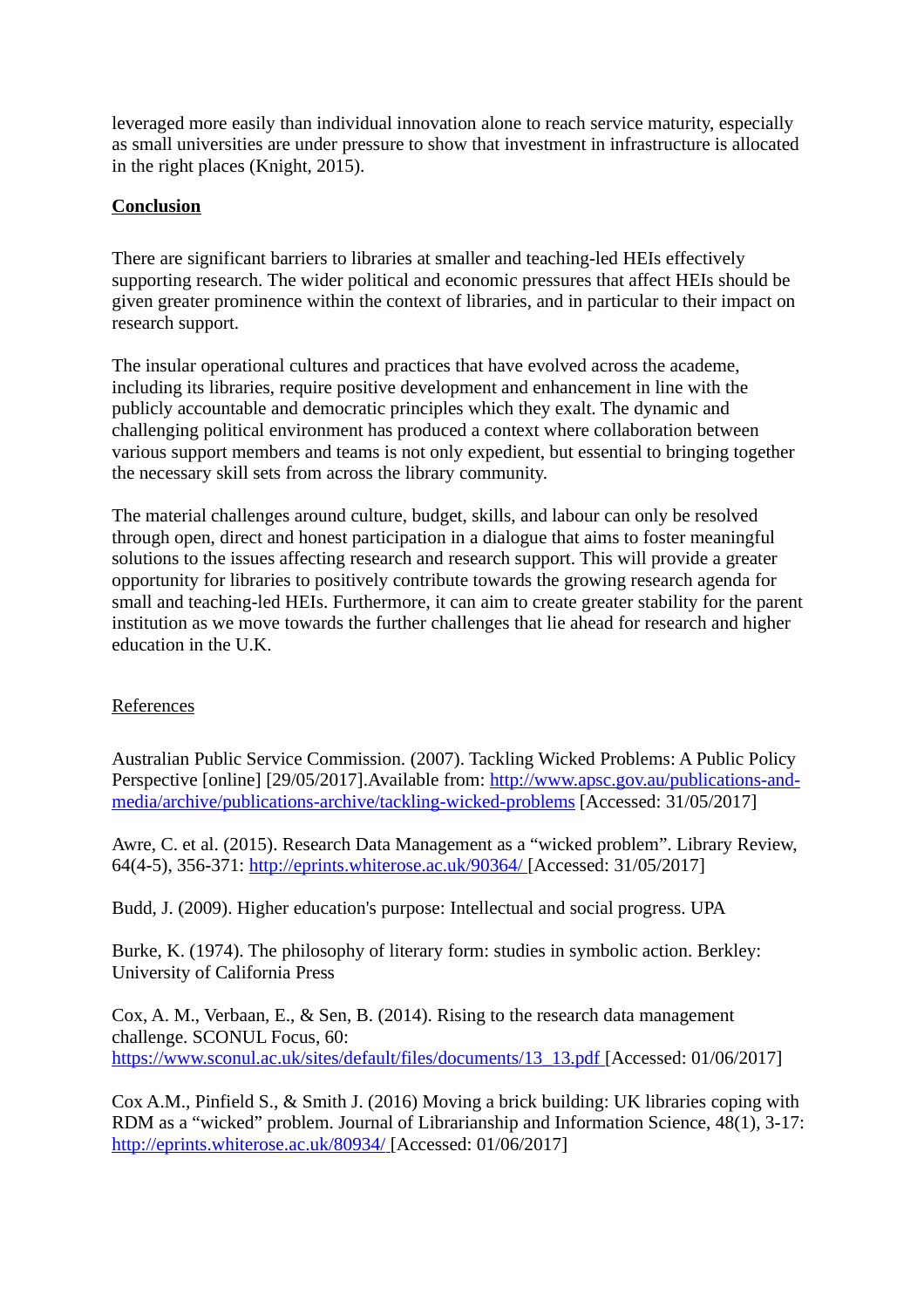Cox, A.M., Kennan, M. A., Lyon, L., & Pinfield, S. (2017). Developments in research data management in academic libraries: Towards an understanding of research data service maturity. *Journal of the Association for Information Science and Technology:*  <http://dx.doi.org/10.1002/asi.23781> [Accessed: 01/06/2017]

Foucault, M. (1972). The archaeology of knowledge. Bristol: Tavistock Publications

Jaeger, P.T. & Sarin, L.C. (2016). All librarianship is political: Educate accordingly. The Political Librarian, 2(1):<http://openscholarship.wustl.edu/pollib/vol2/iss1/8> [Accessed: 31/05/2017]

Johnston, D.J. (2017). Open access policies and academic freedom: Understanding and addressing conflicts. Journal of Librarianship and Scholarly Communication. 5(1): <http://doi.org/10.7710/2162-3309.2104> [Accessed: 08/06/2017]

Knight, G. (2015). Building a Research Data management Service for the London School of Hygiene & Tropical Medicine. Program, 49(4), 424-439: [https://doi.org/10.1108/PROG-01-](https://doi.org/10.1108/PROG-01-2015-0011)  [2015-0011](https://doi.org/10.1108/PROG-01-2015-0011) [Accessed: 01/06/2017]

Kuhn, T. S. (1970). The structure of scientific revolutions, 2nd edn. Chicago, IL: University of Chicago Press

Lawson, S., Sanders, K, & Smith, L. (2015). Commodification of the information profession: A critique of higher education under neoliberalism. Journal of Librarianship and Scholarly Communication, 3(1):<http://doi.org/10.7710/2162-3309.1182> [Accessed: 31/05/2017]

McGettigan, A. (2013). The great university gamble: Money, markets, and the future of higher education. London: Pluto.

Nicholas, A. (2012). Anarchism, pedagogy, queer theory and poststructuralism: Toward a positive ethical theory, of knowledge and the self. *In* Howarth, RH. (ed). (2012). Anarchist pedagogies: Collective actions, theories, and critical reflections on education. Oakland, CA: PM Press

Russell Group. (2016). Profile of the Russell Group [online] [29/05/2017]. Available from: <https://www.russellgroup.ac.uk/media/5420/profile-of-the-russell-group-june-2016.pdf> [Accessed: 31/05/2017]

Pinfield S., Cox A.M., Smith J. (2014). Research Data Management and Libraries: Relationships, activities, drivers and influences. PLoS ONE, 9(12): <https://doi.org/10.1371/journal.pone.0114734> [Accessed: 01/06/2017]

Prosser, D.C. (2013). Researchers and scholarly communications: an evolving interdependency. *In* Shorley, D. and Jubb, M. (Eds). (2013). The future of scholarly communication. London: Facet.

Sanders, K. (2016). Some notes on difference: Beyond a deafening silence. LibFocus weblog:  [http://www.libfocus.com/2016/05/some-notes-on-difference-beyond\\_16.html](http://www.libfocus.com/2016/05/some-notes-on-difference-beyond_16.html) [Accessed: 31/05/2017]